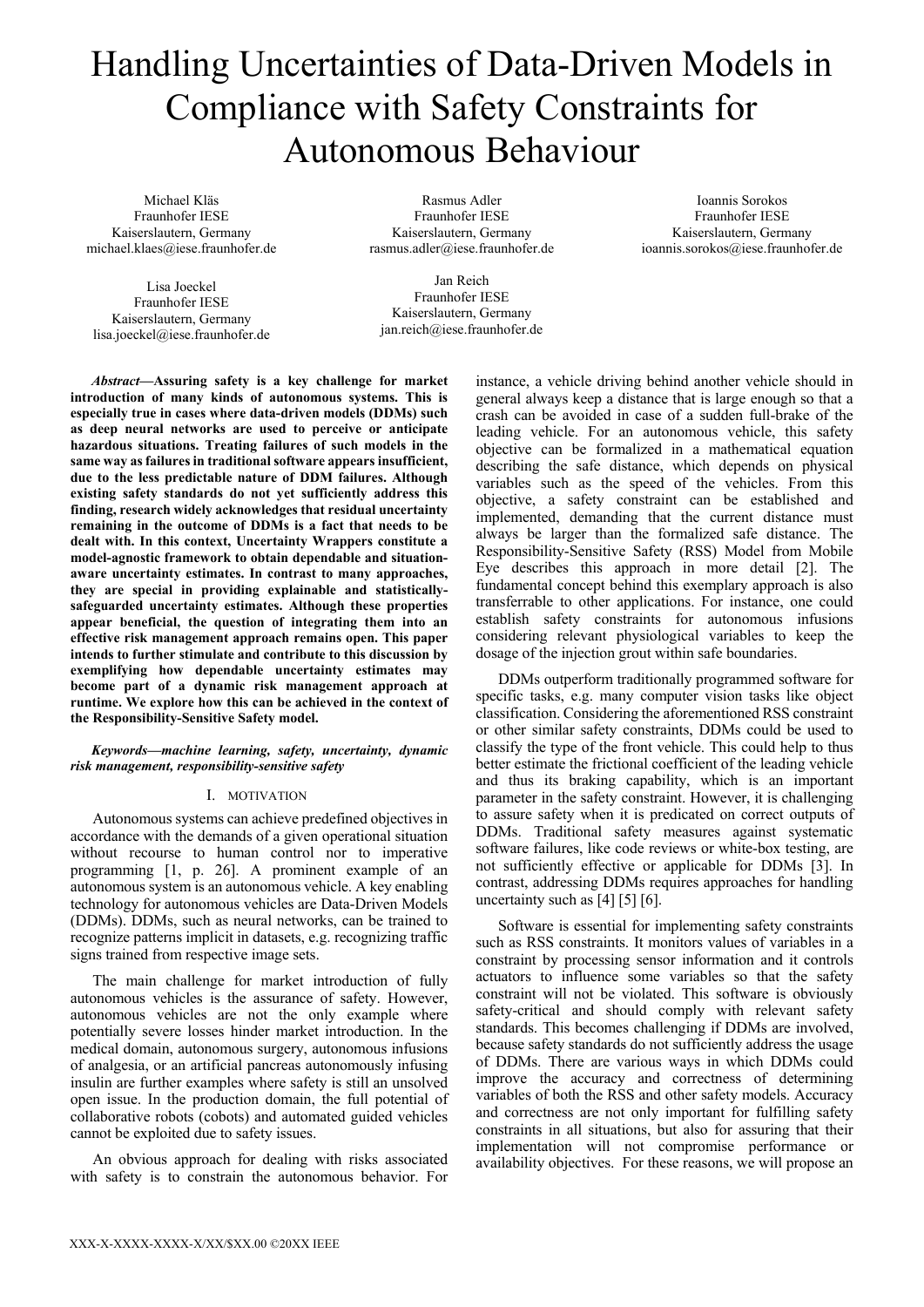approach that enables the usage of DDMs for ensuring safety constraints while improving performance and availability.

In previous work, we proposed Uncertainty Wrappers to quantify the likelihood that the DDM output is wrong, i.e., its uncertainty [7] [8]. In this paper, we will discuss how this quantitative uncertainty assessment could be used for safeguarding safety constraints dynamically during operation. This shall contribute to current discussions in research, industry, and standardization about acceptance criteria for using DDMs in a safety-critical context.

The paper is structured as follows: in Sectio[n II,](#page-1-0) we discuss uncertainty in the context of safety standards and summarize previous work about quantifying DDM uncertainty. Next, in Sectio[n III,](#page-2-0) we establish an autonomous vehicle scenario as a working example, incorporating the RSS model. For this example, we then discuss how Uncertainty Wrappers can be used to contribute to safeguarding the safety constraint. Further, we discuss implications and how our approach relates to alternative options in Section IV. Finally, in Section [V,](#page-6-0) we conclude with a summary and brief outlook towards future work.

# II. BACKGROUND AND RELATED WORK

<span id="page-1-0"></span>Previous [7] and related work, e.g. [4], propose to monitor the uncertainty of DDMs when using them in a safety-critical context. Specifically, they propose means to estimate the uncertainty of the output that the DDM generates. However, from a safety perspective, it is still unclear how to deal with this uncertainty because uncertainty handling differs fundamentally from commonly accepted safety engineering principles as they are described in functional safety standards.

Accordingly, we will begin by discussing how uncertainty in the output of DDM relates to existing and upcoming safety standards. We will then present previous work on addressing DDM uncertainty.

#### <span id="page-1-2"></span>*A. Safety Standards and VDE-AR-E 2842-61*

The basic functional safety standards IEC 61508 and derivative standards (e.g., ARP4754-A and ISO26262) describe state-of-the-art safety engineering for software and hardware, but they do not describe how to deal with safetycritical DDMs. For non-DDM system elements, they apply the concept of Safety Integrity Levels (SILs). SILs effectively act as a kind of 'meta-requirement', encapsulating the rigor of assurance activities commensurate to risks of specific severity and likelihood combinations. For instance, SIL 4 of the IEC 61508 corresponds to roughly  $10<sup>9</sup>$  hours per dangerous failure, requiring the most rigorous set of safety validation and verification requirements to be applied towards assuring the system's relevant functions. By developing and deploying the safety requirements alongside the system's nominal requirements, following the SIL concept implies that the residual risk remaining is acceptable to allow the system to deploy, operate and eventually decommission. However, a SIL does not describe how to deal with the 'uncertainty' that a DDM output fulfills some safety-critical properties.

The application rule VDE-AR-E 2842-61 tries to overcome this gap by introducing 'uncertainty-related' failures for DDMs and other kinds of Artificial Intelligence (cf. Fig. 1). In part one it states, "in the future it might be possible to calculate a fault rate for AI elements, consequently called  $\lambda_{AI}$ ". Currently, it introduces an Uncertainty Confidence Indicator (UCI) as a concept to deal with uncertainty-related failures. Any claim about the achievement of a certain UCI level needs to be argued in an assurance case along with the evidence, e.g., based on metrics and specialized (test) datasets. However, it does not explain in detail how such an assurance case should look like and how to deal with 'uncertainty-related' failures considering the safety-criticality of the DDM.

|                                                                                                              |                                                                                                 | <b>Requirements on platform (HW and classical SW)</b> |                          |                                              |
|--------------------------------------------------------------------------------------------------------------|-------------------------------------------------------------------------------------------------|-------------------------------------------------------|--------------------------|----------------------------------------------|
|                                                                                                              |                                                                                                 |                                                       |                          |                                              |
| type of failure                                                                                              | measures                                                                                        | measures for HW                                       | measures for SW          | measures for Al                              |
| systematic                                                                                                   | <b>Qualitative Requirements:</b><br>Culture, Experts, QS Process.<br>Design, Methods & Measures | systematic<br>capability                              | systematic<br>capability | systematic<br>capability                     |
| random                                                                                                       | <b>Quantitative Requirements:</b><br>Metrics and Thresholds                                     | $\lambda$ . SFF, DC.<br>SIL-related target            | $-1-$                    | $-1-$                                        |
| uncertainty-<br>related                                                                                      | Structured Approach:<br>Metrics, References, Measures<br>and Argumentation                      | $-1-$                                                 | $-1-$                    | Uncertainty<br>confidence<br>indicator (UCI) |
| evidences within the argumentation (e.g. GSN)<br>and the action control and later and control and action and |                                                                                                 |                                                       |                          |                                              |

Fig. 1. Traditional vs uncertainty-related failures in VDE-AR-E 2842-61

Our proposal to estimate and handle 'uncertainty-related' failures can be incorporated in an assurance case and provide a basis to argue that the residual risk due to DDM failures is acceptably low and not merely As Low As Reasonably Practicable (aka ALARP principle). This latter distinction is significant as we would use ALARP only to argue that we have done as much as we can but not to claim that this best effort is sufficient. Our proposal shall provide means to argue that fixed risk thresholds as they are given by acceptance criteria like MEM (Minimum Endogenous Mortality) are fulfilled as we handle residual uncertainty in compliance with given thresholds for acceptable residual risk (see part [B](#page-1-1) below).

# <span id="page-1-1"></span>*B. Uncertainty in ML and Uncertainty Wrappers*

Managing uncertainty is an active research topic in the field of machine learning [9]. Key objectives are improving our understanding regarding potential sources of uncertainty and quantitatively answering how much can we rely on a specific output value provided by a DDM.

Several classifications have been proposed for the sources of uncertainty. However, the distinction between aleatoric and epistemic uncertainty is probably the best known and most cited. In this context, 'aleatoric' means that uncertainty is caused by unavoidable randomness and has no systematic cause. Instead, 'epistemic' refers to uncertainty that is systematic, in the sense that it is related to phenomena that could be considered in principle but are not sufficiently addressed by a given model [10]. The core motivation behind this separation is that the aleatoric part of uncertainty has to be accepted but the epistemic part should be reduced as much as possible, e.g., by collecting more and 'better' data. However, the distinction between the aleatoric and epistemic parts of uncertainty depends strongly on the viewpoint. Results provided for different DDMs are hard to compare since changes in the considered context including the data and space of potential hypotheses directly effects the meaning of the concepts [9].

Motivated from a more practice-oriented perspective, a classification orthogonal to aleatoric and epistemic was recently proposed by Kläs and Vollmer [11]. Their onion shell model distinguishes between three key sources of uncertainty, which can also be mathematically separated – regardless of the specific implementation of the DDM. It considers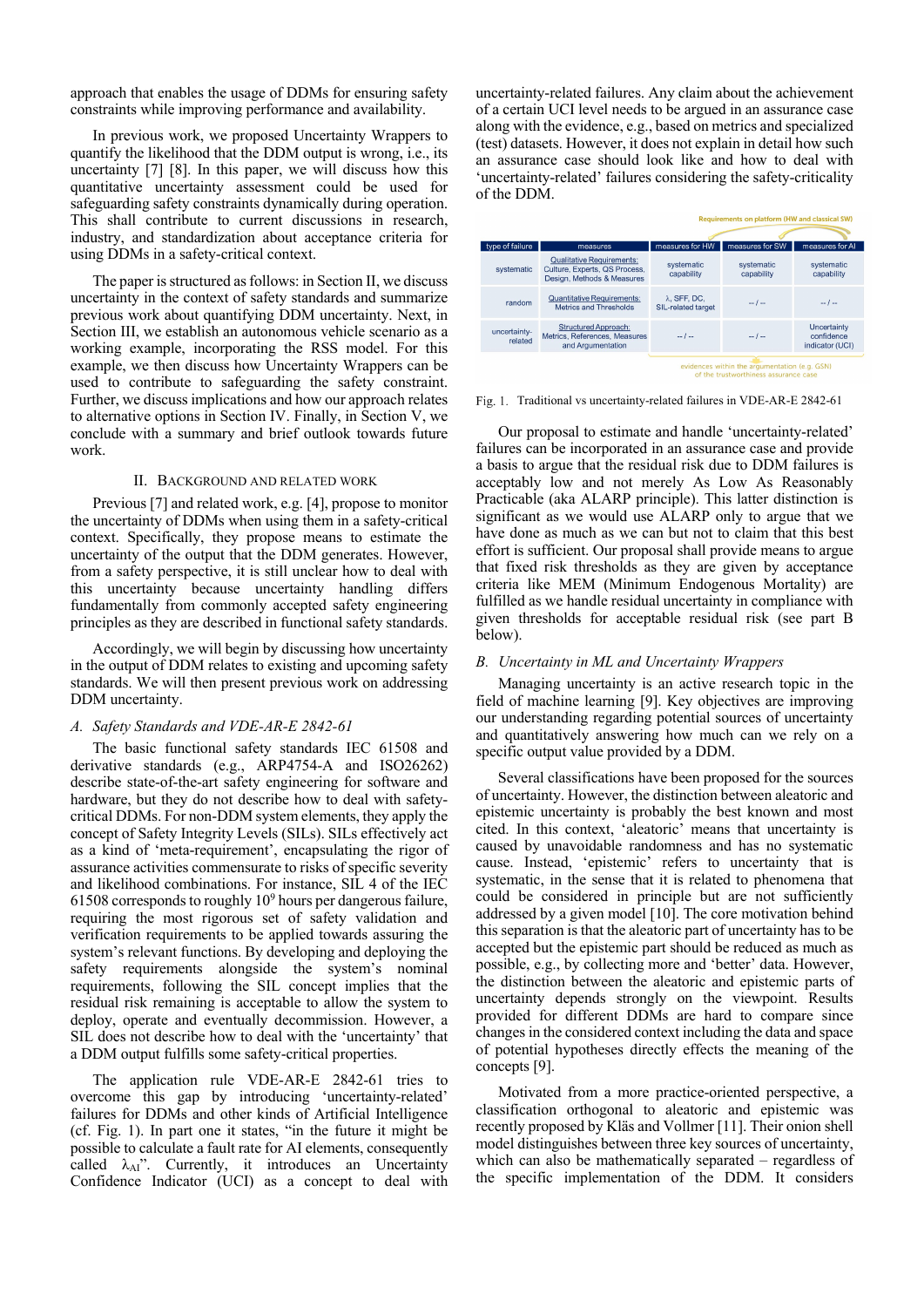uncertainty directly attributed to limitations in the DDM (*model fit*), differences in the quality level of the model inputs (*input quality*), and the possibility that the model is applied outside its originally intended application scope (*scope compliance*) [7].

The first type of uncertainty can be directly tackled by improving the DDM, e.g., acquiring more data or adjusting the learning approach. It is measured by traditional validation metrics such as accuracy or the true positive rate on unseen, representative data. The second one can be addressed by modeling the influence of input quality on the uncertainty in the DDM output. For example, missing or imprecise input data will commonly influence the quality of the DDM output. The third one relies on not only appropriately defining the target application scope of the DDM but also monitoring compliance during the DDM application, e.g., checking boundary conditions and using novelty or out-of-distribution detection techniques to identify unusual settings [7].

Building upon these foundations, 'Uncertainty Wrappers' were proposed as a DDM-agnostic pattern to provide dependable uncertainty estimates [8]. As [Fig. 2](#page-2-1) illustrates, an uncertainty wrapper deals with a DDM that it encapsulates as a black box. Factors that are expected to influence input quality or scope compliance are modeled in a quality and scope model, respectively. Considering a strongly simplified application example for traffic sign recognition [5], the precipitation rate measured by a rain sensor could represent a quality factor indicating limitations in visibility. The GPS coordinate could indicate as a scope factor whether the model is applied outside its target application scope (e.g., a specific country). In opposite to many existing approaches, uncertainty wrappers accept a confidence requirement as an input when providing an uncertainty estimate, which makes their estimate dependable on a statistically interpretable level. We will further discuss the implications of choosing a specific confidence level for uncertainty estimates in Section III.



Fig. 2. Illustration of uncertainty wrapper pattern [5]

# <span id="page-2-1"></span><span id="page-2-0"></span>III. DYNAMIC RISK MANAGEMENT USING UNCERTAINTY **WRAPPERS**

In this section, we discuss how to exploit dependable uncertainty estimates, as provided by Uncertainty Wrappers, to establish useful safety constraints. First, we will introduce a safety constraint and a safety monitor for ensuring that the constraint is fulfilled. Second, we will extend this safety

monitor with a DDM to determine a variable in the safety constraints more precisely and thus avoid worst-case assumptions that affect performance. Third, we will explain how to integrate Uncertainty Wrappers in the safety monitor. In doing so, we ensure that violations of the safety constraint are sufficiently unlikely and that we establish sufficient confidence in this safety objective.

# *A. Running Example: Responsibility-Sensitive Safety Model*

It is often hard to specify safe behavior for an autonomous system. However, a comprehensible specification that defines what we mean by "safe behavior" is necessary for assuring and arguing safety. Approaches for specifying safe autonomous behavior often end up with some safety constraints. A prominent example in this regard is published by Intel/Mobileye in 2017, coined *Responsibility-Sensitive Safety (RSS)* [2]. In this paper, we focus on the RSS constraint for keeping a safe distance to a vehicle in front, aka the 'lead' (denoted as *L*), from our own vehicle, aka the 'follower' vehicle (denoted as *F*). The formula for determining the safe distance is given in Equation (1).

$$
d_{safe} = \begin{bmatrix} v_F \rho + \frac{1}{2} a_{max,acc,F} \rho^2 + \frac{(v_F + \rho a_{max,acc,F})^2}{2a_{min,brake,F}} \\ -\frac{v_L^2}{2a_{max,brake,L}} \end{bmatrix} (1)
$$

Effectively, the first three terms together represent the stopping distance of the follower vehicle considering (i) a reaction distance based on follower speed  $v_F$  and reaction time  $\rho$ , (ii) an acceleration distance (assuming the follower constantly accelerates with  $a_{max,acc,F}$  during reaction time), and (iii) the follower braking distance, when the follower constantly brakes with deceleration  $a_{min,brate,F}$ . The last term represents the leader's braking distance. To estimate the actual safe distance  $d_{safe}$ , we subtract the leader's braking distance from the follower stopping distance. By means of this formula, we can define our safety constraint for the current distance d as follows:  $d \geq d_{safe}$ .

We have to assure at design-time that the safety constraint is fulfilled in all operational situations that an autonomous system will encounter. To this end, we have to determine the variables in the safety constraint so that unavoidable deviations between actual and determined values do not lead to a violation of the safety constraint. Effectively, we must ensure that the current distance  $d$  is not measured too high and the target distance  $d_{safe}$  is not underestimated in order to ensure that the corresponding controller controls the distance safely. Consequently, we have to ensure that  $d_{estimated} \leq$  $d_{actual}$  and  $d_{safe}$  estimated  $\geq d_{safe}$  actual holds. An example of how this can be done without DDMs is presented in [12]. The cited example considers a platooning scenario where trucks drive very close to minimize fuel consumption. In such a scenario, the safe distance should be determined to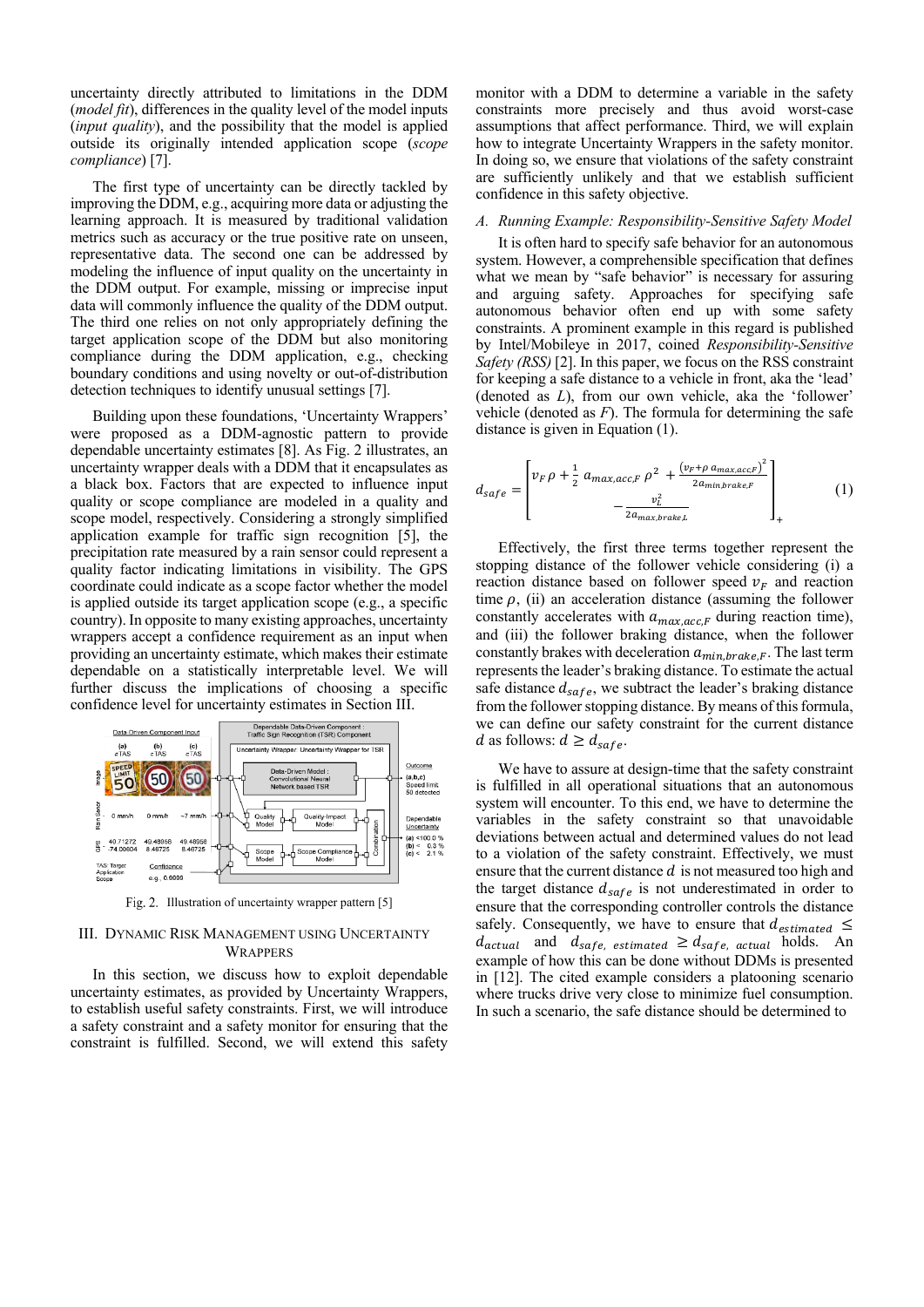

Fig. 3. Uncertainty Wrappers enable using data-driven models for assured dynamic RSS Monitoring

<span id="page-3-0"></span>be as precise as possible. Any worst-case approximation increases unnecessarily the distance whenever the worst-case is not present and this lowers the benefit of platooning. For this reason, we do not want to worst-case approximate the maximum leader deceleration  $a_{max,bmake,L}$  and determine it as precisely as possible. For this purpose, we analyze which other variables or constants like physical constants we need to know for determining it during operation. One of these variables is the *friction coefficient* µ of the lead vehicle. The worst-case for this variable would be a maximal friction, because the follower has to keep a larger distance if the leader has higher friction and thus a smaller breaking distance. Equations (2) and (3) concretize the physical relationship between  $a_{max, bracket, L}$  and  $\mu$ . In general, the effective maximum leader deceleration limit  $a_{max,bmake,L}$  is influenced by all driving resistance forces acting in longitudinal direction (brake system brake force, air resistance, rolling resistance, road inclination resistance). For the sake of exemplification, but without loss of generality, Equation (2) only considers the effective deceleration to be bound by the maximum brake force the brake system is capable of generating and the traction limit determining, how much of the generated force can be transferred effectively on the road. While the brake system's limit is mainly influenced by construction, brake pad wear and the pedal force a driver is likely to apply, the traction limit depends on the vehicle's mass  $m$ , the gravitational constant  $g$ and, most relevant for this paper, the friction coefficient  $\mu$ .

$$
a_{max,brate,L} = \min(\frac{F_{b,traction,limit}}{m}, \frac{F_{b,bratesystem,limit}}{m}) \quad (2)
$$

$$
F_{b,traction,limit} = m \cdot g \cdot \mu \quad (3)
$$

For the remainder of the paper, we will use the determination of  $\mu$  by means of a DDM as an example for a variable in a safety constraint. We assume that apart from  $v_F$ and  $v<sub>L</sub>$  all other variables are kept static at runtime with reasonably chosen and argued worst-case assumptions. This example is realistic as no direct physical sensors exist to date for measuring µ and components such as the *Road Condition Observer* [13] propose the use of DDMs to approximate  $\mu$ based on other indicator variables such as weather conditions or road state.

### *B. Dynamic RSS Parameter Estimation Assurance*

Having introduced the RSS safety constraint and the assurance claim associated to the  $d_{safe, estimated}$ , [Fig. 3](#page-3-0) presents the integration of the *Uncertainty Wrapper* concept

into a runtime safety monitoring channel based on the RSS safety constraint. The blue highlighted part shows the nominal RSS Safety Monitor that shall be made more dynamic through the dynamic determination of the road friction  $\mu$  in a datadriven component. If we introduce this new component, the argumentation claim required before would have to change. Previously, this claim would assure that "static assumptions used for  $a_{max,brate,L}$  are valid in the intended operating context". Instead, the claim changes to assure that the "dynamically estimated µ does not lead to a safety-critical estimation of  $a_{max,bmake,L}$ ", i.e. an overestimated braking distance. Since data-driven components cannot be assured by the same means as traditional software components, new approaches are required to deliver evidence that the usage of highly performant DDM-based perception techniques *within a safety function* do not violate the original safety constraint. For instance, such a violation can occur, if scope compliance or the input data quality is not adequately assured [\(Fig. 3,](#page-3-0) Top Left).

In a similar way as the *RSS Safety Monitor* monitors safety violations of the nominal driving function (also known as "Doer-Checker" pattern), the *Uncertainty Wrapper* (UW) monitors the DDM specifically for safety-critical deviations between DDM output and the ground truth. These deviations are formally captured in an uncertainty estimate (figuratively described as "Checking the Checker" pattern). Thus, the DDM output is enriched by an uncertainty value describing how likely the outputted  $\mu$  value deviates in a safety-critical manner [\(Fig.](#page-3-0) 3, middle yellow block). To that end, the UW performs *assurable* (i.e. non-DDM) dynamic measurements of the quality of the input data and of how well the training and validation data matches the current operating environment.

Following this approach of "checking the checker", a natural question may be, who checks the new checker and so on. This refers to having a confidence threshold defining how much we want the uncertainty result to be trustable, more formally the residual probability of the uncertainty estimate being wrong. The UW can be parameterized with such a confidence value, thus constructively braking the "checking the checker" recursion.

Having an estimate of both the  $\mu$  value and associated uncertainty, the next step is to analyze which effect the  $\mu$ uncertainty will eventually have on the uncertainty of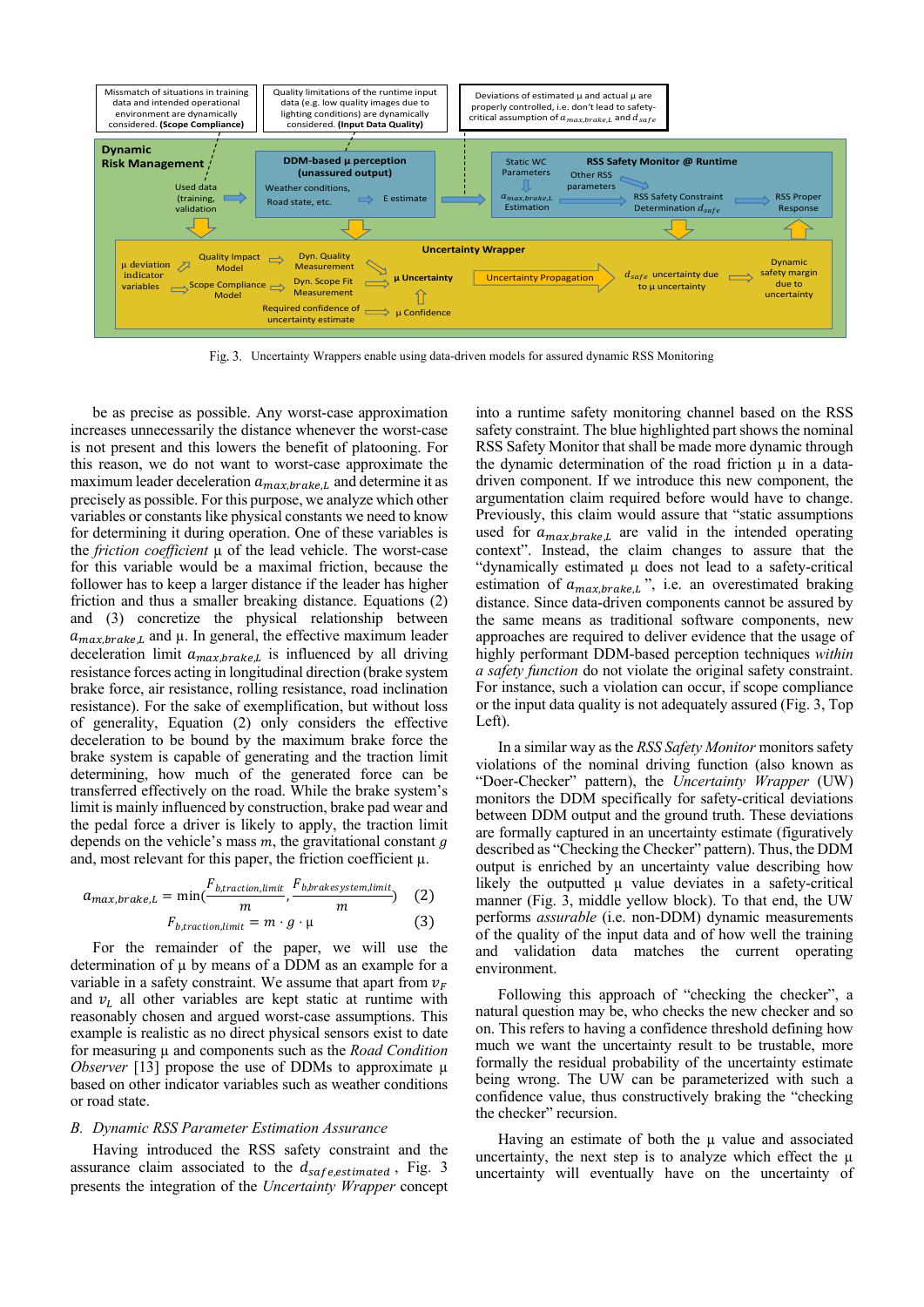$d_{safe, estimated}$  and on the likelihood that this will lead to the unsafe critical condition  $d_{safe, estimated} < d_{safe, actual}$ . In [Fig. 3,](#page-3-0) this step is called *Uncertainty Propagation* and may use physical models such as the ones introduced in Equations (2), (3) to determine the relation between  $\mu$  and  $a_{max,brate,L}$ .

At this point, the dynamic uncertainty analysis in the UW is finalized and the right conclusions need to be drawn to assure the distance setpoint  $d \geq d_{safe, actual}$ , i.e. how much additional distance the following vehicle should have from its lead vehicle to account for the uncertainty. This additional space is the dynamically determined margin  $d_{margin}$  [\(Fig. 3,](#page-3-0) right of yellow block) that is added to  $d_{safe, estimated}$  to ensure that the safe distance is not underestimated and the condition  $d_{safe, estimated} + d_{margin} > d_{safe, actual}$  holds with a sufficiently high probability. The latter probability threshold can be derived from the acceptable residual risk concerning a potential violation of our safety constraint.

In summary, UWs enable the use of DDM within safety monitoring channels such as RSS. The effect is an RSS Proper Response leading to an improved system performance due to dynamic RSS parameter measurements and at the same time provides evidence the residual risk of violating the safety constraint due to uncertainties is acceptably low.

#### <span id="page-4-2"></span>*C. Expressing RSS in terms of Uncertainty Wrappers*

In this section, we first make explicit what we intend to obtain on the level of the RSS safety constraint by applying an UW for the DDM that estimates the friction value  $\mu$ . Then we explain what this would imply for information that needs to be provided by the UW and how this information could be obtained. Finally, we discuss the relationship between the required confidence and the uncertainty estimates provided.

As argued in the previous section, in the end we are interested in the additional distance  $d_{margin}$  we need to consider due to uncertainty in our DDM-based estimate of  $\mu$ . We can obtain this margin if we have a cumulative uncertainty distribution  $U_d$  over the condition  $d_{safe} \leq d$  as illustrated in [Fig. 4.](#page-4-0) Assuming that we only accept that the condition is violated with probability  $u_{max}$ , we would use the distribution to find the distance  $d_{u_{max}}$  with  $d_{u_{max}} = U_d^{-1}(u_{max})$  and obtain  $d_{margin}$  as the difference  $d_{u_{max}} - d_{safe, estimated}$ .

Obviously, DDM outcomes can not only underestimate but also overestimate the actual  $d_{safe}$ . However, we can ignore uncertainty related to overestimation from the perspective of assuring the considered safety constraint since this kind of uncertainty does not affect the fulfillment of the constraint. It only affects the utility of the DDM outcome to achieve a safe distance that is as small as possible.

Since we assumed in our example, for the sake of simplicity, that  $\mu$  is the only variable that introduces uncertainty, we can directly derive the cumulative uncertainty distribution  $U_d$  given the distribution  $U_u$ . Using the physical model in Equation (2) and (3) that specifies the relationship between  $\mu$  and  $a_{max,brake, L}$  together with the right part of Equation (1) as a function f, we get  $u_d = f(U_u(\mu))$ .



Fig. 4. Cumulative uncertainty distribution  $U_d$ 

<span id="page-4-0"></span>The cumulative uncertainty distribution  $U_{\mu}$ , which needs to be determined, is illustrated in the upper part of [Fig. 5.](#page-4-1) A simple option to obtain  $U_{\mu}$  is extending the basic UW concept to provide not only an uncertainty estimate for the DDM outcome  $\mu_{estimated}$ , but also for the outcome extended by the margins  $\mu_{margin_i}$  with  $i = 1 ... n$ . This results in *n* further uncertainty estimates that approximate  $U_{\mu}$ , as seen in the lower part of [Fig. 5.](#page-4-1)



Fig. 5. Cumulative uncertainty distribution  $U_{\mu}$  based on UW

<span id="page-4-1"></span>Obtaining additional uncertainty estimates for different margins does not incur a performance overhead during operation, since the UW uses decision trees to provide the uncertainty estimates. Thus, the additionally required uncertainty estimates can be precalculated and stored together with the standard uncertainty estimate in the respective leaves of the tree. Only the required storage would be increased from  $O(m)$  to  $O(nm)$  where m is the number of leaves in the applied decision tree.

In the following, we discuss the implications and relevance of requesting a certain level of confidence for the considered uncertainty estimates. In this setting, we need to remind that the uncertainty estimates provided by the UW are empirically determined on a representative data sample called the calibration dataset. Because the calibration dataset is a sample from possible observations in the target application scope but it does not encompass them all, there is the possibility that the actual uncertainty in the DDM outcomes is underestimated. To reduce the chance of providing systematically overconfident uncertainty estimates and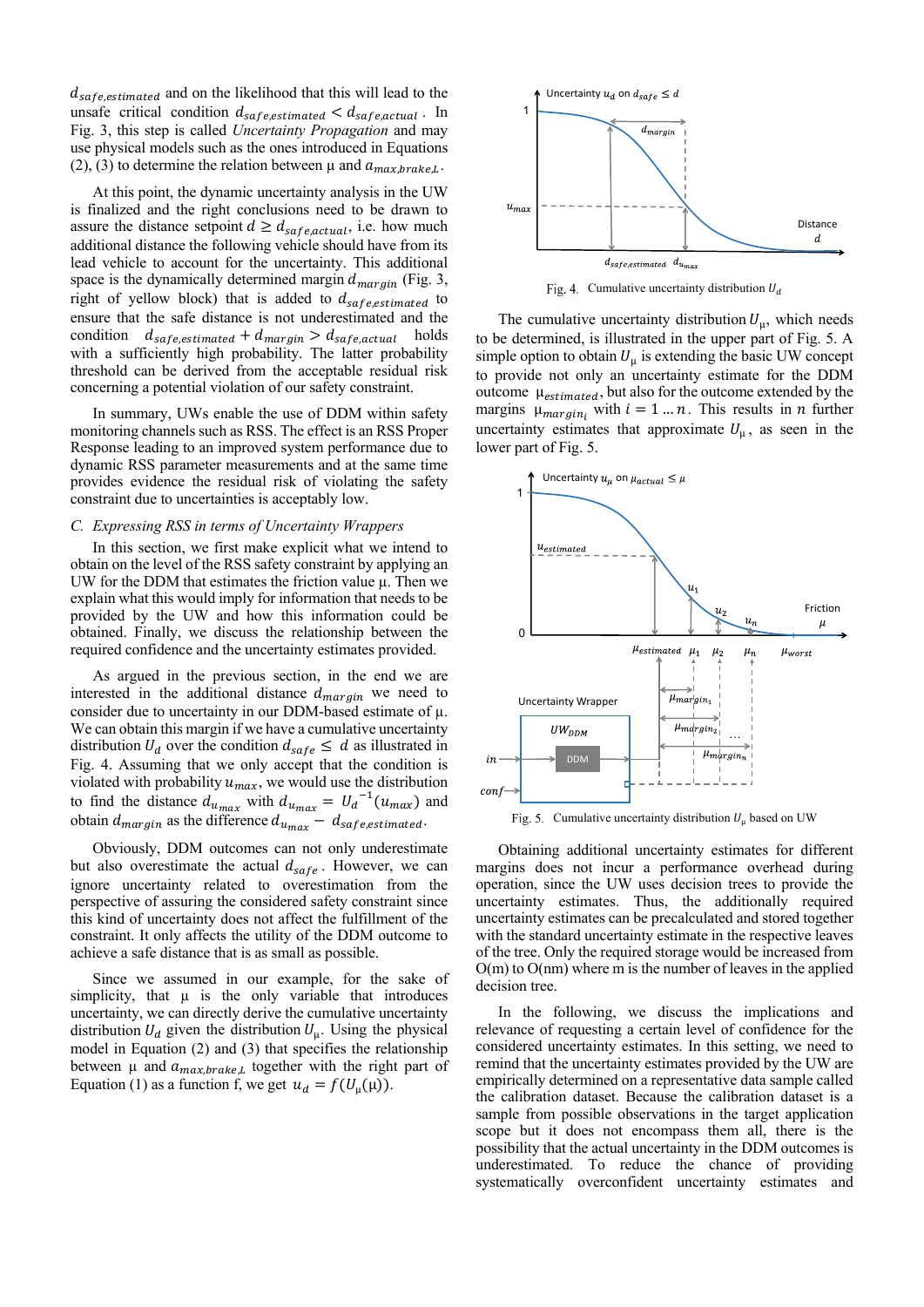achieve a defined level of confidence in our arguments, we need to consider a statistical margin for the uncertainty estimate itself. The size of this margin can be determined by calculating a confidence boundary based on a requested confidence level [8]. The size of the margin depends, on the one hand, on the number of available relevant samples in the calibration dataset and, on the other hand, on the observed ratio between the DDM outcomes fulfilling or violating the considered condition,  $\mu_{estimated} + \mu_{margin_i} > \mu_{actual}$ .

The confidence level conf gives a lower limit on the likelihood that the results of the uncertainty estimation approach do not underestimate the uncertainty under the given conditions. Specifically, it limits the related type I error  $\alpha$ to  $1 - conf$ . If such a statement is not provided by the uncertainty estimation approach, the validity of its estimates cannot be justified in a safety argumentation. To give an example, one would obviously not argue that the output of a DDM includes 0% remaining uncertain when it was tested only on a single data point on which it provided a correct result (although it was correct for  $1/1 = 100\%$  of the tested cases) [8].

If we assume  $\mu_{worst}$  is a worst-case upper bound on  $\mu$  in the target application scope (cf. [Fig. 4\)](#page-4-0) and apply the law of total probability, we can derive for each  $\mu$  a holistic uncertainty estimate that considers not only the estimated uncertainty but also the uncertainty attributed to the approach used to determine the uncertainty estimate:

$$
u_{\mu}^{conf} = 1 - conf(1 - u_{\mu}) \quad for \mu < \mu_{worst} \quad (4)
$$
  

$$
u_{\mu}^{conf} = 0 \quad for \mu \ge \mu_{worst} \quad (5)
$$

Equation (4) considers the cases in which we can be both certain and confident that  $\mu_{actual} \leq \mu$ . In all other cases, this means in cases where we are either uncertain about  $\mu_{actual} \leq$  $\mu$  or cases where we might be certain in  $\mu_{actual} \leq \mu$  but are not confident in our approach to obtain this certainty, we need to fall back to our worst-case approximation for  $\mu$ , cf. Equation (5). The equations indicate that neither uncertainty nor confidence can be ignored. It seems also reasonable to target for a confidence that is at least as high as the targeted certainty, especially, since it is commonly much easier to provide uncertainty estimators with higher confidence than getting DDMs that provide output with lower uncertainty. We can increase confidence simply by increasing the quantity of calibration data or accepting a slightly more conservative margin. The equations also indicate that even if we dynamically estimate the value of a parameter, we still need a reasonably chosen worst-case value  $\mu_{worst}$  . Therefore, we also propose to choose for the confidence the highest probability that is reasonably practicable, and at least a probability that is higher than  $1 - u_{max}$ .

The probability  $u_{max}$  is directly related to the necessary risk reduction as it states the probability with which we can accept a violation of our safety constraint. In our example, we can derive this probability from the risk that exists in the hazardous situation where the distance is smaller than the safe distance. In this situation we cannot avoid a crash if the leading vehicle is performing a full brake. In order to derive  $u_{max}$  from such a hazardous situation, we see three options.

The first option is based on integrity levels, as proposed in most safety standards, and related target failures rates. We would simply determine the integrity level for the hazardous situation that we drive so close that we cannot avoid a rearend collision. For this integrity level, we would then use the related probabilistic target values for deriving the probability  $u_{max}$ . One might end up in very low probabilities depending on the assumptions that one makes when deriving  $u_{max}$  from the target failure rates. For instance, ASIL D refers to 10-8 failures per hour. If we would transfer this failure rate directly to the critical failure mode of the µ perception component and assume that it is scheduled with 10 Hz, then the acceptable probability for the critical failure in one execution would be 2,8 10-13 . However, we could also argue that a few wrong outputs are not critical as they can be identified and removed. This would open the discussion about the independence between failures at different points in time. We omit this discussion here as it goes beyond the scope of the paper but we conclude that it is possible to derive  $u_{max}$  from integrity levels. The principle behind the target values of integrity levels is MEM (see Section [II.A\)](#page-1-2).

If the target values of MEM are not achievable, then it might be possible to argue safety by means of other risk acceptance criteria. This opportunity is the second option that we see for determining  $u_{max}$ . For instance, in the context of autonomous driving there is the idea to compare the safety performance of an autonomous vehicle with the average safety performance of a human driver and assure that the accidents will decrease when increasing automated driving. This approach is referred to as positive risk balance and already mentioned in ISO/SAE 21434.

A third option is to consider that the risk of violating the safety constraint is not always the same. For instance, the severity of a potential accident when violating the safe distance constraint depends on the current speed of the vehicles. Further, an accident will only occur if the leader actually brakes and the likelihood of braking also depends on the current situation. One approach to deal with this issue is to partition the space of critical situations where the safety constraint is violated. For each partition, we would then identify a potentially different  $u_{max}$  that has to be achieved. For instance, we could split the safety constraint into two constraints where one considers vehicle speeds below 5 km per hour and the other considers speed values of 5 km per hour and higher. For the safety constraint addressing low speed, we could then specify a lower  $u_{max}$  if we could argue that a potential collision would be less severe. Continuing along this line of thought, we would eventually arrive at a continuous function that dynamically determines  $u_{max}$  for the current operational situation.

# IV. DISCUSSION

One may argue that our proposal significantly increases the complexity of the safety concept. A simplistic alternative to dynamically estimating uncertainty during operation could be seen in applying statistical testing at design-time using a representative test dataset. We would then calculate an upper bound for the error probability of the DDM considering errors that would result in violating a given safety constraint. We would accept the DDM if the calculated upper bound on uncertainty as determined on the test dataset does not exceed the acceptable uncertainty  $u_{max}$ . However, this approach has a number of limitations:

(1) It would not be applicable if we follow the third option of deriving  $u_{max}$  (at the end of section [III.C\)](#page-4-2) and use a function that dynamically determines  $u_{max}$  for the current operational situation.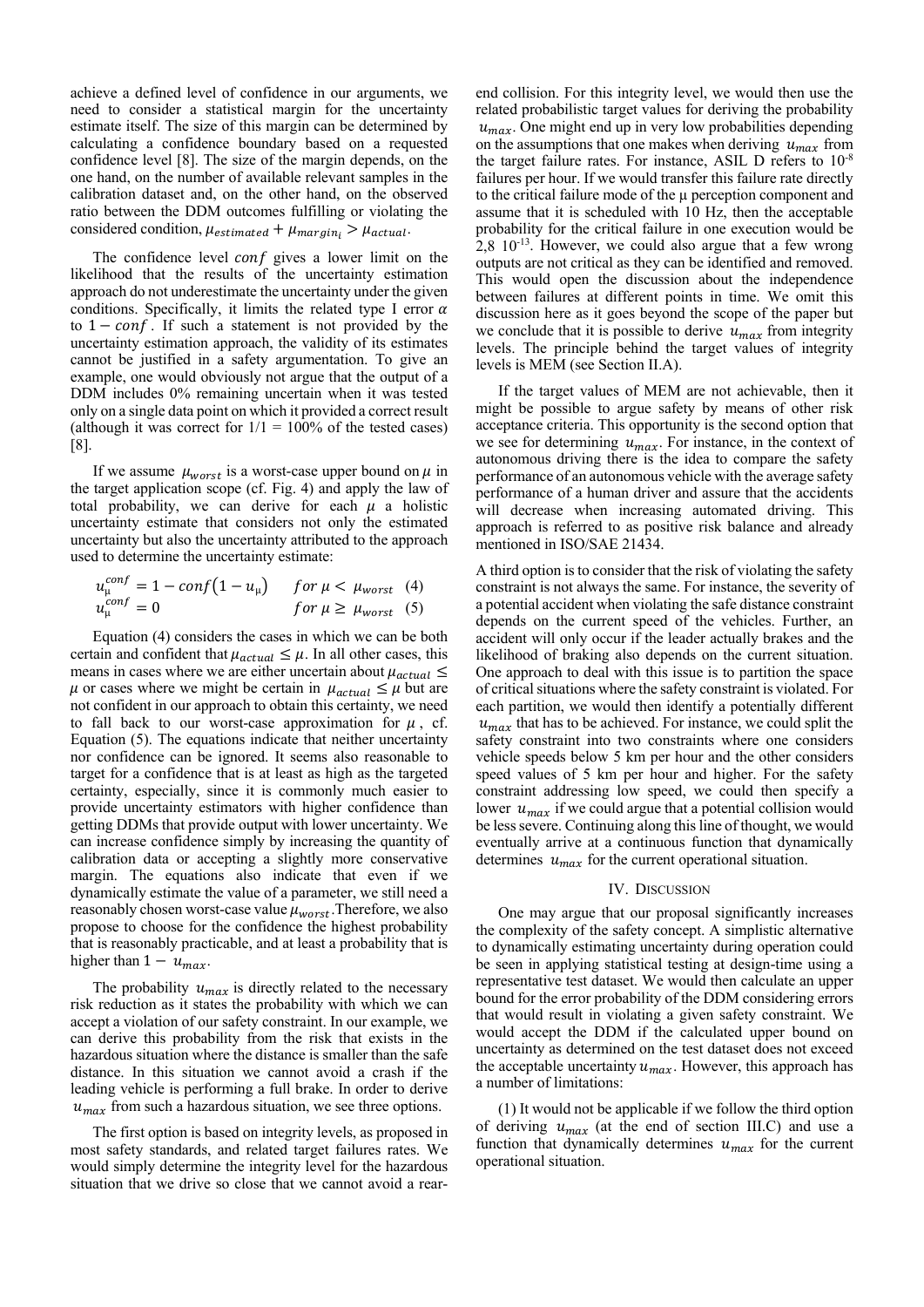(2) The actual uncertainty  $u$  in the output of a DDM is usually not constant for the complete operational design domain, but depends on some influence factors that are not present in all situations (e.g., dirt on the sensor, last update on current weather data). That means we do not want to have a one-time determined average, but instead a situation-aware uncertainty estimate. Our proposed approach can provide such situation-aware uncertainty estimates, if the relevant influence factors have been identified. Identifying all relevant influence factors can be very challenging but is a topic outside the scope of our discussion. However, even if we would omit an influence factor, we could still determine the correct uncertainties for our considered situations. Fortunately, the only effective penalty then would be that our approach missed the opportunity of identifying more precise uncertainty bounds for those more fine-grained situations.

(3) A safety constraint might contain several parameters that are determined by DDMs, each with an uncertainty that varies on the given situation. If we combine the pieces of information on uncertainty, we can choose - on the level of the safety constraint - the value with the best utility that still has an acceptable uncertainty  $u_{max}$  of not violating the safety constraint. This combination is possible if we can provide for each parameter  $p$  a distribution  $U_p$  over the possible values of the parameter that the actual value will only deviate from with uncertainty  $u_p$ , respectively. If we obtain such distributions, we can compute the resulting uncertainty distribution for violating the respective safety constraint using appropriate uncertainty forward propagation methods.

The major limitation we currently view in our approach is the lack of objective evidence on its utility from a case study. While the Uncertainty Wrappers concept has been established and evaluated in comparison with other uncertainty estimation approaches in previous work, evaluating the effectiveness of its application with respect to its benefits to performance and availability of safety constraint monitoring as we have outlined in this paper remains to be seen.

Finally, our approach assumes that uncertainty cannot be avoided completely and that it has to be addressed with probabilistic claims. So far, safety standards consider probabilistic claims only for random hardware failure but not for software. When extending the probabilistic reasoning to DDMs, a question arises with regards to whether random hardware failures and uncertainty-related failures should be considered together in order to assure that the target failure rates from integrity levels are achieved. However, this question is not specific to our approach and relates to the question of combining a  $\lambda_{AI}$  and the traditional  $\lambda$  for hardware failure rates to an overall λ.

### V. CONCLUSION AND FURTHER WORK

<span id="page-6-0"></span>Autonomous vehicles and other safety-critical autonomous systems require DDMs. A key challenge in this context is handling the uncertainty of DDM outputs. In particular, safety controllers for ensuring safety constraints such as RSS can hardly rely on outputs of DDMs due to the uncertainty. Therefore, safety controllers have to operate under worst-case assumptions for the information that DDMs could provide. However, these worst-case assumptions lower performance and/or availability of the nominal behavior. We argue that being able to determine the uncertainty of DDMs further enables their usage as a performant perception means

within dynamic safety-constraint monitors with high integrity requirements.

We have proposed an approach for solving this challenge by determining the uncertainty during operation with a defined level of confidence and using the uncertainty estimates within a safety controller. The safety controller dynamically adjusts margins according to the current uncertainty in order to ensure that the violations of the safety constraint are sufficiently unlikely. In this way, performance and availability of the nominal behavior is improved.

By construction, the result of our approach is always better than working with worst-case assumptions, but it is application-specific. There is a trade-off to consider whether the benefits justify the effort to replace worst-case assumptions with dependable uncertainty estimates.

Another contribution of our approach concerns the safety assessment and assurance of safety-critical DDMs. Our approach provides a basis to argue that the residual uncertainty, after minimizing it at design-time as much as reasonably practicable, is adequately low and handled appropriately.

Our future work is related to the two contributions. First, we plan to evaluate the approach in different applications like truck platooning in order to quantify the benefits for performance and availability. The use cases of the research projects we are participating in, including those acknowledged below, offer us options for investigating autonomous system use cases. Second, we want to concretize the related safety argument and integrate it into an assurance case for machine learning [14] on the example of cobots and automated guided vehicles.

# ACKNOWLEDGMENT

Parts of this work have been funded by the Observatory for Artificial Intelligence in Work and Society (KIO) of the Denkfabrik Digitale Arbeitsgesellschaft in the project "KI Testing & Auditing" and the Horizon 2020 project SESAME (Grant Agreement ID: 101017258). We would like to thank Mohammed Naveed Akram and Sonnhild Namingha for the initial review of the paper.

#### **REFERENCES**

- [1] H. Kagermann, N. Gaus, J. Hauck, J. Beyerer, W. Wahlster and H. Brackemann, "Autonome Systeme-Chancen und Risiken für Wirtschaft, Wissenschaft und Gesellschaft. Fachforum Autonome Systeme im Hightech-Forum. Abschlussbericht–Langversion, Berlin, Germany, 2017.
- [2] S. Shalev-Shwartz, S. Shammah and A. Shashua, "On a formal model of safe and scalable self-driving cars", arXiv preprint:1708.06374, 2017.
- [3] R. Salay and K. Czarnecki, "Using machine learning safely in automotive software: An assessment and adaption of software process requirements in ISO 26262," arXiv preprint:1808.01614, 2018.
- [4] M. Henne, A. Schwaiger, K. Roscher and G. Weiss, "Benchmarking Uncertainty Estimation Methods for Deep Learning With Safety-Related Metrics," in Proceedings of the Workshop on Artificial Intelligence Safety (SafeAI 2020), New York, USA, 2020.
- [5] T. Bandyszak, L. Jockel, M. Klas, S. Torsleff, T. Weyer and B. Wirtz, "Handling Uncertainty in Collaborative Embedded Systems Engineering," in Model-Based Engineering of Collaborative Embedded Systems, Cham, Springer, 2021, pp. 147-170.
- K. Aslansefat, I. Sorokos, D. Whiting, R. Kolagari and Y. Papadopoulos, "SafeML: Safety Monitoring of Machine Learning Classifiers through Statistical Difference Measure.," in International Symposium on Model-Based Safety and Assurance (IMBSA) 2020, Lisbon, Portugal, 2020.